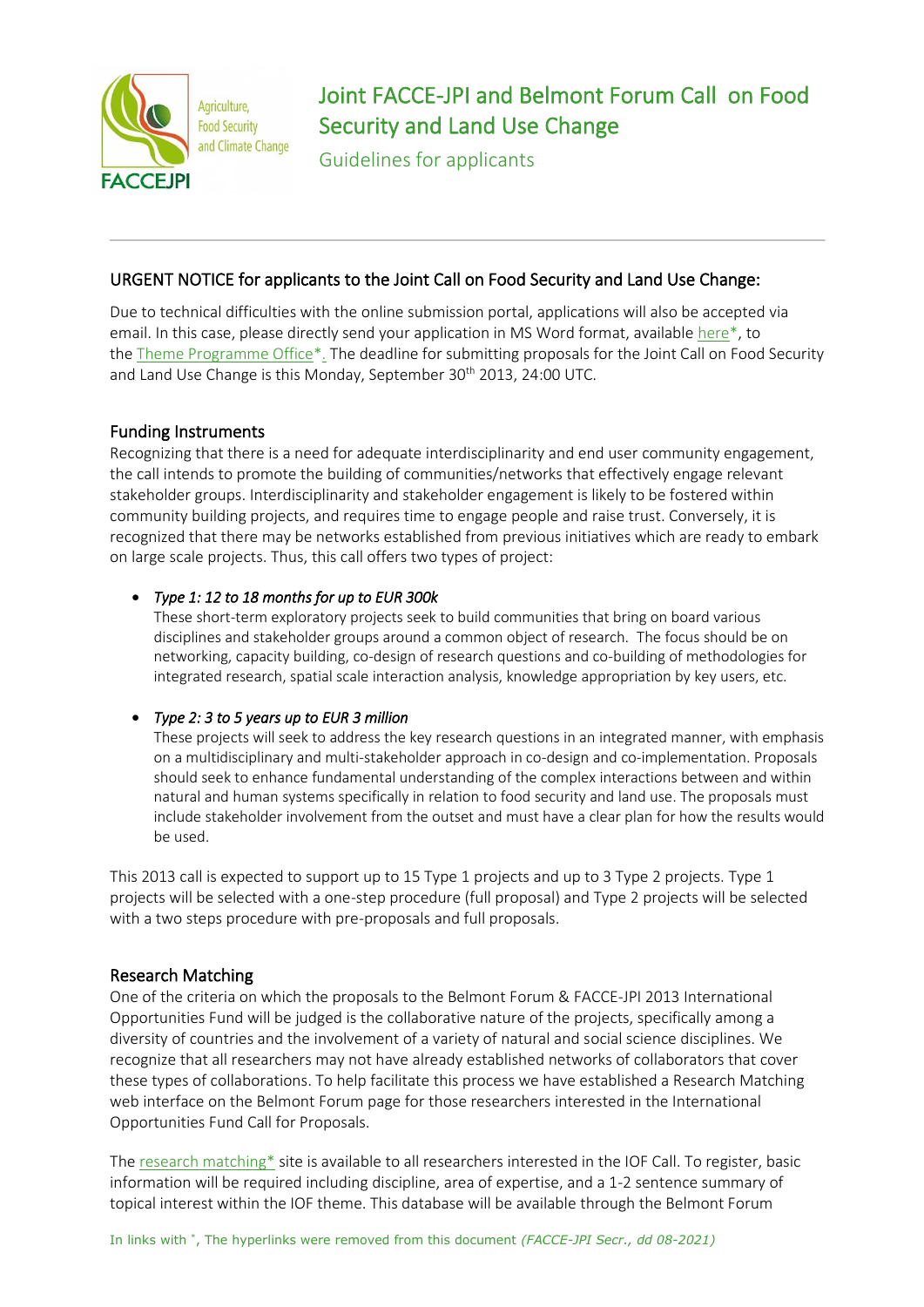website and searchable for those interested in finding a collaborator with a certain background or within a specific topic area. All researchers should please consider registering for this service.

# Principles for Applications

Consortium partners should identify a Leading Principal Investigator (LPI) for each proposal for application, management and communication purposes. The LPI is officially responsible for all communications with the Program Office, including submission (please check National Annex) of Full Proposal for Type 1 projects, of Pre-proposal for Type 2 projects and, if invited to do so, of Full Proposal for Type 2 projects. Full proposals for Type 1 projects and short Pre-proposals for Type 2 projects must be submitted by interested consortia by 30th September 2013. These will be considered by a scientific review panel that will invite submission of Full Proposals for Type 2 projects by November 2013. Full Proposals for Type 2 projects must be submitted by February 2014 (further details will be available later). In addition to the information provided here, please refer to the [National Annexes](https://www.belmontforum.org/cras#food2013) for the relevant countries involved in your application.

#### Principles of Funding

Within each selected consortium, funding of the participating researchers is provided by their respective national Funding Agencies according to their normal terms and conditions for project funding. Funding is meant for community building (Type 1 projects) and collaborative research (Type 2 projects). A consortium agreement (including International Property Rights) will need to be developed between the participating researchers should their application be successful, and shared with the relevant Partner Organizations.

All projects have to include a budget for participation in synthesis meetings that will be held back-toback with a scientifically relevant international conference or event.

#### Eligibility

Funding should support researchers to cooperate in consortia consisting of partners from at least three of the participating countries. Moreover, so as to benefit from the additional geographic breadth brought by the link between the Belmont Forum and European FACCE-JPI, all proposals including FACCE-JPI countries should also include at least one Belmont Forum country which is not a member country of FACCE-JPI (see Table above). Each consortium must show clear links through to users and include collaboration between natural and social sciences, and other sciences where relevant.

All applicants must fulfil national eligibility rules for research grant applications as set by their national Funding Agencies. Additional eligibility rules may be applied by the Partner Organizations involved, such as opportunities to support research capacity building in some developing countries. Please [see the](https://www.belmontforum.org/cras#food2013)  [relevant National Annex](https://www.belmontforum.org/cras#food2013) and/or contact the relevant national contact point for more information.

More than one applicant from each country is possible in each consortium. However, consortia should aim for a balanced geographical contribution to the research project.

Researchers from countries not represented by any of the Partner Organizations can participate in the research project at their own expense (unless otherwise allowed by Partner Organizations please see National Annexes). If an applicant is found to not be eligible, the proposal will only be evaluated if the remaining elements of the proposal remain viable and meet the eligibility criteria.

#### Selection criteria

The Panel of Experts and individual External Reviewers will review the proposals under the following selection criteria (the weight of each criteria will depend on the type of the project – Community building projects versus Integrated projects – see below Selection procedure):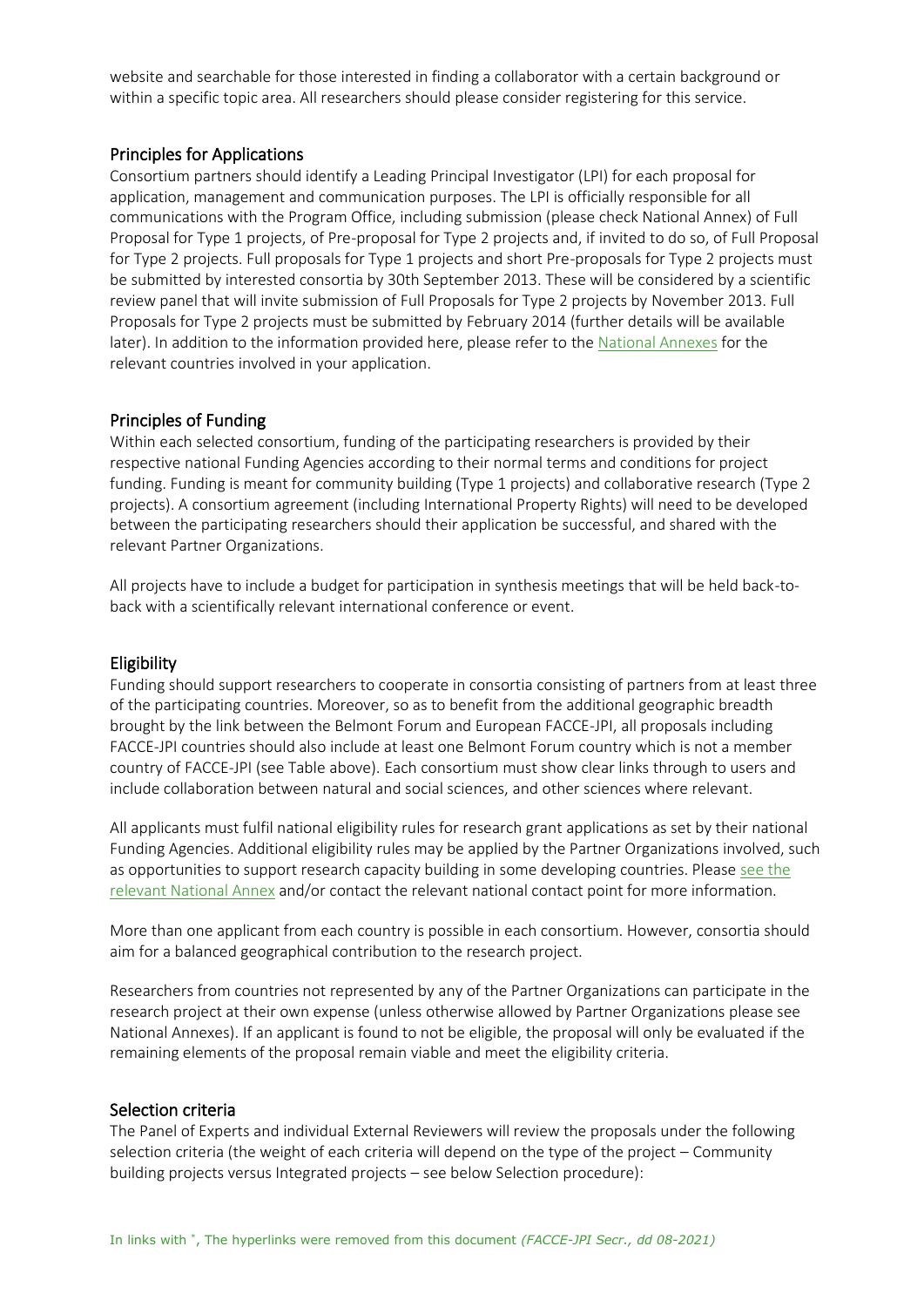# *1. Quality/Intellectual Merit*

*Scientific quality and innovativeness of the goals and objectives of the joint research plan Added value to be expected from the international research collaboration*

- How well does the activity advance knowledge and understanding within its own field and across different fields?
- Does the proposal contribute to scientific excellence and significant progress toward the state of the art?
- To what extent does the proposed activity suggest and explore creative, original concepts?
- If these partnerships currently exist what does this new funding allow them to do that they could not do otherwise?
- What is the added value of the international cooperation? Where appropriate this should also include the extent to which Partner Organizations' existing investments are leveraged in the proposed project.

# *2. User Engagement and Societal/Broader Impacts*

*Engagement of research users (relevant policy makers, regulators, NGOs, communities or industry)and the effectiveness of proposed knowledge exchange activities What may be the benefits of the proposed activity to society, policy-development or economies?*

- How have users been engaged and how effective are the proposed mechanism for knowledge transfer to decision makers?
- Does the project involve early career researchers?
- Does the research collaboration focus on global challenges for which solutions can only be achieved by global scientific approaches?

#### *3. Inter-disciplinarity and Personnel/Quality of the Consortium*

*Collaboration between natural and social sciences, and other sciences where relevant Competence and expertise of team and complementarities of consortium (inter-disciplinary / inclusion of all necessary expertise)*

- How strong is the collaboration between the natural and social sciences?
- How well qualified are the proposers (Leading Principal Investigator and team) in terms of science knowledge, expertise and experience to conduct the project?
- What is the quality of previous work in terms of past or potential contributions to, and impact on the proposed and other areas of research?
- Is the Leading Principal Investigator team (including any identified Co-Principal Investigators) able to lead the project, e.g. having strong management and leadership skills, or having complementarity of expertise and synergy of the members of the team?

#### *4. Resources and Management*

# *Appropriateness of resources and funding requested Balanced cooperation*

- How well conceived and organized is the proposed activity?
- Is there an operational plan with well-defined milestones in place?
- Is the coordination plan adequate?
- Is there sufficient access to resources?
- Are the requested investments well justified and relevant?
- Are the scientific and financial contributions requested of the Partner Organizations from each country well balanced?